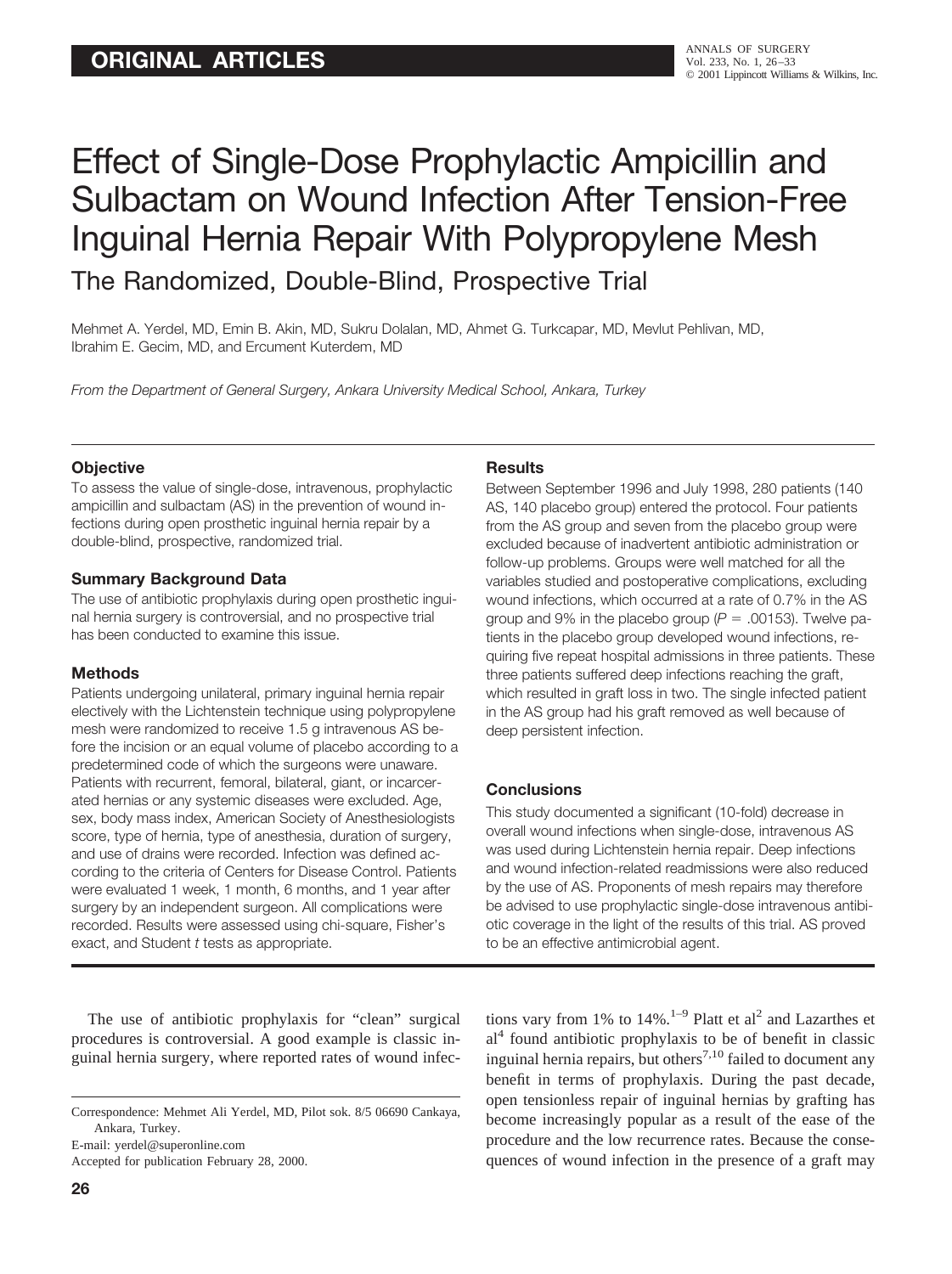| <b>Author</b>                   | Year | <b>Study Design</b>    | <b>Patient</b><br><b>Number</b> | Method of<br><b>Follow-Up</b>  | Length of<br><b>Follow-Up</b> | <b>Antibiotic</b><br>Prophylaxis | <b>Wound Infection</b><br>Rate $(\% )$ |
|---------------------------------|------|------------------------|---------------------------------|--------------------------------|-------------------------------|----------------------------------|----------------------------------------|
| Platt et $al^2$                 | 1990 | Prospective randomized | 301                             | Telephone survey               | 4-6 weeks                     | $^{+}$                           | 2.3                                    |
|                                 |      |                        | 311                             |                                |                               |                                  | 4.2                                    |
| Simchen et al <sup>3</sup>      | 1990 | Prospective            | 1138                            | Nurse epidemiologist           | 1 month                       | Not mentioned                    | 3.3                                    |
| Lazorthes et al <sup>4</sup>    | 1992 | Prospective randomized | 155                             | Questionnaire                  | 1 month                       | $^{+}$                           | 0                                      |
|                                 |      |                        | 153                             |                                |                               | -                                | 4.5                                    |
| Bailey et al <sup>5</sup>       | 1992 | Prospective            | 510                             | Community survey               | 4-6 weeks                     | Not mentioned                    | 9                                      |
| Holmes and Readman <sup>6</sup> | 1994 | Prospective            | 97                              | Telephone survey               | 1 month                       | Not mentioned                    | 4                                      |
| Taylor et al <sup>7</sup>       | 1997 | Prospective randomized | 283                             | Surgical team                  | 4-6 weeks                     | $^{+}$                           | 8.8                                    |
|                                 |      |                        | 280                             |                                |                               |                                  | 8.9                                    |
| Santos et al <sup>8</sup>       | 1997 | Prospective            | 114                             | Surgical team<br>Questionnaire | 1 month                       | Not mentioned                    | 14.04                                  |
| Medina et al <sup>9</sup>       | 1997 | Prospective            | 454                             | Questionnaire                  | 1 month                       | Not mentioned                    |                                        |

**Table 1. ALL PROSPECTIVE TRIALS PUBLISHED IN THE PAST DECADE FOCUSED ON WOUND INFECTION RATES AFTER INGUINAL HERNIOPLASTIES**

be more difficult to treat than in classical repairs, antibiotic prophylaxis during graft repair of inguinal hernias may be needed. Topical<sup>11</sup> or intravenous prophylactic antibiotics<sup>10</sup> are commonly used by the proponents of graft repairs, but others do not use any form of antibiotic prophylaxis.<sup>12</sup> Surprisingly, there are no scientific data to justify the use of antibiotic prophylaxis during open graft repair of inguinal hernias: in other words, no study has been conducted to assess the probable advantages of antibiotic prophylaxis in such patients. In an effort to clarify this issue, the present prospective, double-blind, randomized trial was carried out to document the effect of intravenous, single-dose, preoperative antibiotics in the prevention of wound infection and associated complications after open graft repair of inguinal hernias. This paper appears to be the first work addressing this issue.

## **METHODS**

#### **Patients**

A sample size of 334 patients (167 per group) was chosen to give 70% power, assuming that a 6% wound infection rate in the no-antibiotic group would fall to 1% when antibiotics were used. The 6% rate was an average derived from all the articles that were published during the past decade focused on wound infection rates after inguinal hernia surgery<sup>2–9</sup> (Table 1). The wound infection rates from the antibiotic arms of randomized trials were not taken into account during the calculation of this average value.

Patients with primary, unilateral inguinal hernia, electively prepared for tensionless graft repair during the study period, were candidates for our trial. Informed consent was obtained from all patients, and the protocol was approved by the institutional ethics committee.

Patients with recurrent, irreducible, strangulated, bilateral, or femoral hernias were excluded from the study for standardization. Giant scrotal hernias with massive defects were also excluded because such cases are managed by the Stoppa procedure. Also excluded were patients with systemic or advanced disease (e.g., diabetes, liver or renal impairment), patients with American Society of Anesthesiologists (ASA) scores more than II, patients receiving steroids for any reason, patients younger than 18 years, patients allergic to antibiotics, patients who were using or had used antibiotics less than a week before surgery, and pregnant or lactating women.

Randomization was accomplished by a computer-generated code by a resident who also prepared the sealed antibiotic or placebo syringes. He was unaware of the research in progress and was never involved in surgery, data collection, or patient follow-up.

Trial patients received either 1.5 g ampicillin and sulbactam (AS) (1,000 mg ampicillin and 500 mg sulbactam, Duocid 1 g IV, Pfizer Inc., Istanbul, Turkey) or an equal volume of placebo (sterile saline) by intravenous bolus injection before the incision. AS was chosen because of its long half-life and known activity against *Staphylococcus aureus* and *Staphylococcus epidermidis* as well as gramnegative cocci, historically the most common agents isolated from infected hernia incisions.

#### **Surgical Procedure**

The skin was shaved immediately before surgery and prepared using povidone–iodine. Local anesthesia was the preferred technique, but spinal or general anesthesia was also used, depending on the patient's request or failure of local anesthesia. All procedures were Lichtenstein onlay mesh repairs and were carried out by residents under the principal author's supervision. The mesh was monofilament polypropylene (Marlex, CR Bard, Inc., Cranston, RI), and all sutures except subcuticular were 2–0 monofilament polypropylene (Prolene, Ethicon, Ltd., Edinburgh, UK). The subcutis was closed using 3–0 polyglactin 910 (Vicryl,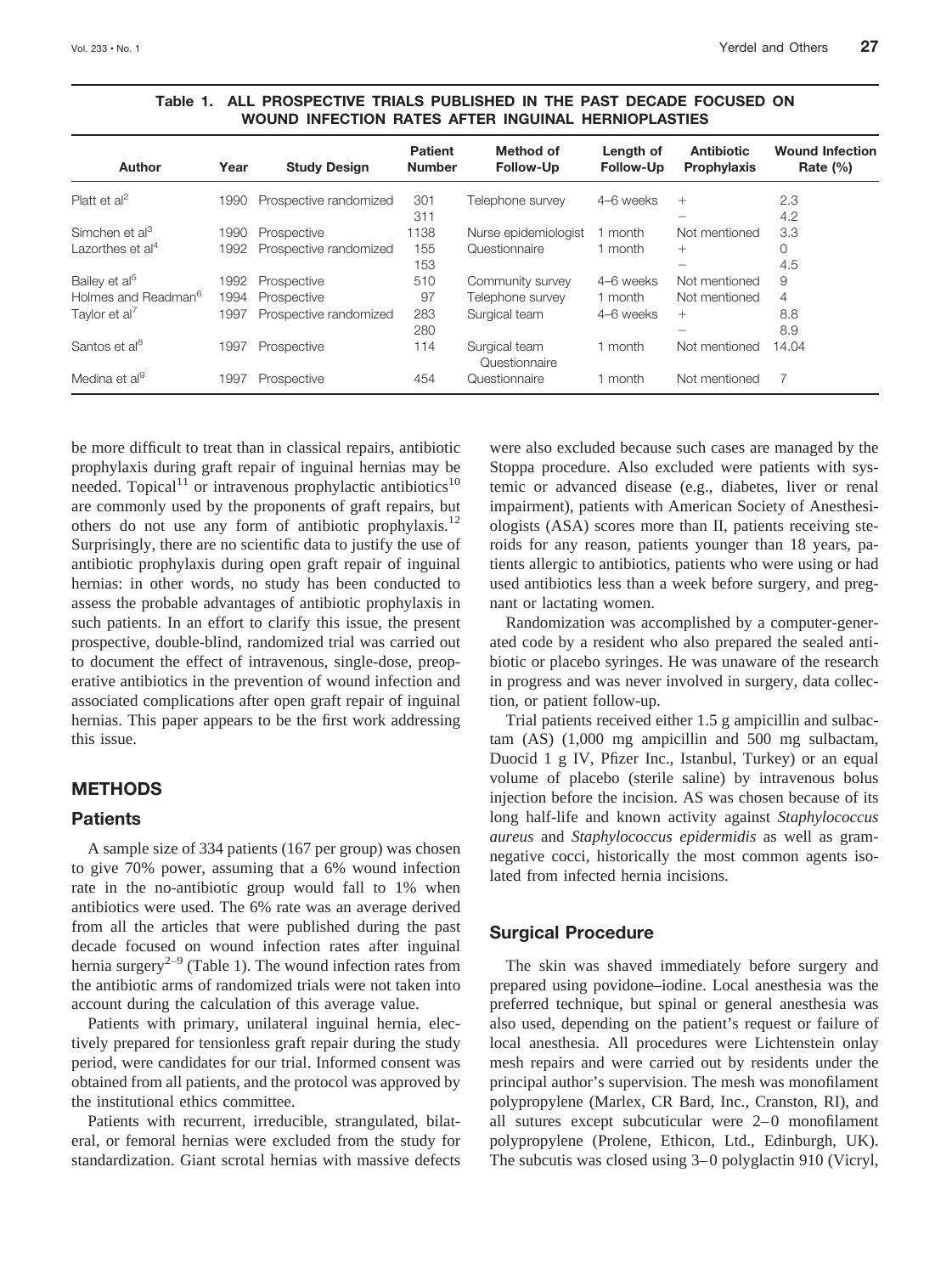Ethicon, Ltd., Edinburgh, UK), and all ligatures used were also 3–0 Vicryl. The skin was closed with 3–0 interrupted Prolene. Drains were used according to the surgeon's preference; all were of the closed suction type. Patients were discharged from the hospital at the surgeon's discretion.

#### **Follow-Up**

All wounds were inspected before discharge, and all incisions were carefully reexamined by the same surgeon during suture removal at 7 to 9 days (first follow-up visit) and during the second follow-up visit 4 to 6 weeks after discharge. Thereafter, all patients were followed up at 6-month intervals (third follow-up visit) until 1 year (fourth follow-up visit) after surgery, with special attention to wound problems. A surgeon masked to the randomization and patient details evaluated the wound during each follow-up.

Wound infections were categorized as superficial incisional surgical site infection and deep incisional surgical site infection (DISSI), according to the latest definitions of Centers for Disease Control.<sup>13</sup> Superficial incisional surgical site infection was defined as an infection occurring within 30 days after surgery involving only the skin or subcutaneous tissue. DISSI was defined as an infection occurring within 1 year after surgery involving fascial and muscle layers and also the graft. The exact criterion for the definition and surveillance of wound infection is well established and can be found in Centers for Disease Control reports.13,14

Patient demographics, body mass index (patient weight in kilograms per square of height in meters), ASA scores, type of anesthesia, duration of surgery, type of hernia (Rutkow modification of Gilbert classification<sup>15</sup>), and use of drains were recorded. In addition to wound infection, all postoperative complications were also carefully recorded throughout the follow-up period.

Because of the high rate of wound infections, the code was broken after the discharge of patient 280 (140 patients in the placebo group and 140 in the antibiotic group). At that point, the results revealed an extreme discrepancy in favor of antibiotic prophylaxis; therefore, the study was prematurely stopped before reaching the previously established sample size of 334 patients. All data were analyzed using chi-square, Fisher's exact, and Student *t* tests as appropriate after the completion of the fourth (1-year) follow-up visit of all patients.

## **RESULTS**

Between September 1996 and July 1998, by strict adherence to the exclusion criteria, 280 patients having 280 primary, unilateral inguinal hernias were initially included

#### **Table 2. REASONS FOR LATE EXCLUSIONS**

| Group      | Reason                                                   |   |
|------------|----------------------------------------------------------|---|
| Antibiotic | Inadvertent antibiotic administration                    | 2 |
|            | Lost to follow-up                                        | 2 |
| Placebo    | Inadvertent antibiotic administration                    | 4 |
|            | Lost to follow-up                                        | 2 |
|            | Death from an irrelevant cause 6<br>months after surgery | 1 |
|            | Total                                                    |   |

in this trial. Half of these patients represented the study group and the other half represented the control group. Four patients from the antibiotic group and seven from the placebo group were excluded, leaving 269 patients for evaluation (antibiotic group 136, placebo group 133). Reasons for exclusion are summarized in Table 2. None of the patients who inadvertently received antibiotics developed wound infections during their follow-up. All patients lost to follow-up were contacted by phone, and none had any wound problems during the year after surgery. The patient who died at 6 months of myocardial infarction had no wound problems at his second follow-up visit.

Groups were well matched for age, sex, body mass index, ASA scores, type of hernia, type of anesthesia, duration of surgery, and use of drains (Table 3).

The distribution of postoperative complications among groups is shown in Table 4. With the sole exception of wound infections, all complications were evenly distributed in the placebo and antibiotic groups. Hyposthesia overlying the incision was the most common postoperative complaint, but this subjective problem gradually subsided in all patients. Late postoperative pain, which occurred in several patients, was easily managed with short-term nonprescription pain medication in all patients, and no inguinal neuralgia or nerve entrapment syndrome was observed. All seromas were diagnosed by fine-needle aspiration of clear-serous fluid in the presence of a well-healing incision. All samples were double-cultured, and sterility was confirmed. The seromas of two patients in each group were confined to the peritesticularly left indirect sac remnant, and these were managed expectantly without sequelae. Four seromas (three from the antibiotic group and one from the placebo group) required multiple aspirations without further problems, except for the patient from the placebo group. This patient eventually developed DISSI, which became evident on postoperative day 28. No antibiotics were used for the treatment of seromas, except for the above-mentioned infected case, in which appropriate antibiotics were started once positive cultures were obtained. One case of ischemic orchitis was encountered in the antibiotic group; this patient was the single infected case in that group. During follow-up, this patient developed testicular atrophy. No patient had urinary retention.

In terms of wound infection rates,  $1$  patient  $(0.7%)$  in the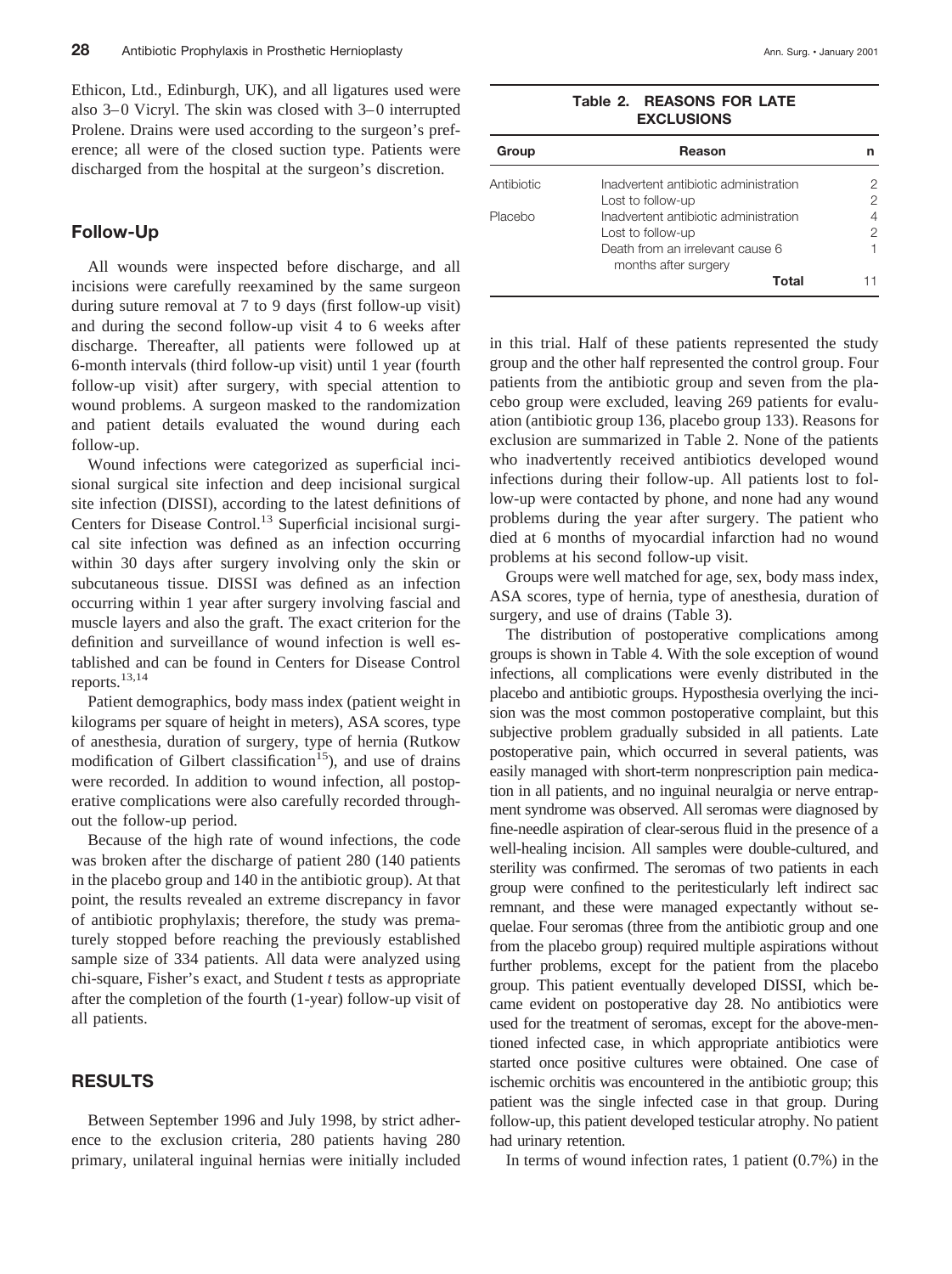|                                                                                | Antibiotic<br>Group<br>$(n = 136)$ | <b>Placebo</b><br>Group<br>$(n = 133)$ | P<br>Value |
|--------------------------------------------------------------------------------|------------------------------------|----------------------------------------|------------|
|                                                                                |                                    |                                        |            |
| Age (mean age in years)                                                        | $55.57 \pm 15.1$                   | $55.78 \pm 13.8$                       | .905       |
| Sex (male/female)                                                              | 123/13                             | 126/7                                  | .179       |
| Body mass index                                                                | $24.95 \pm 2.6$                    | $25.02 \pm 3.0$                        | .944       |
| ASA score (patient numbers having ASA I/ASA II scores)                         | 97/39                              | 101/32                                 | .500       |
| Type of hernia (patient numbers in hernia types $1/2/3/4+5/6$ )                | 2/52/25/39/18                      | 5/46/22/38/22                          | .466       |
| Type of anesthesia (patient numbers having<br>local/spinal/general anesthesia) | 56/54/26                           | 55/63/15                               | .163       |
| Duration of surgery (mean duration in minutes)                                 | $64.18 \pm 22.8$                   | $62.78 \pm 19.3$                       | .588       |
| Use of drains (yes/no)                                                         | 29/107                             | 31/102                                 | .694       |

| Table 3. DEMOGRAPHICS |  |  |  |
|-----------------------|--|--|--|
|-----------------------|--|--|--|

antibiotic group and 12 patients (9%) in the placebo group had wound infections; this difference was highly significant  $(P = .00153)$ . The rate of DISSI in the placebo group was higher than in the antibiotic group, although this difference was not significant (see Table 4).

The details of the infected cases are summarized in Table 5. Of the 13 wound infections, 5 were diagnosed before hospital discharge. Therefore, the in-hospital diagnosis rate of wound infections was 30.7%. In other words, 70% of the wound infections were diagnosed during the surveillance of the patients. The infectious process in three of the four patients with DISSI was first diagnosed as a superficial infection that eventually progressed to a deep infection. The fourth DISSI, however, initially became evident as a deep infection in a patient whose seroma was repeatedly aspirated as noted above. In terms of the other characteristics of the 13 infections, the mean age (56.07 years), mean body mass index (23.75), type of anesthesia (seven local and six spinal), mean duration of surgery (61.27 minutes), and use of drains (three patients) were similar in distribution to the rest of the series (see Table 3). None of the DISSI patients was drained.

The rate of recurrence was 0% at 1 year. In three patients who had undergone graft removal for persistent infection, no recurrence was noted after graft removal during their further 1-year follow-up.

## **DISCUSSION**

It is well documented that prophylactic antibiotic coverage of most "clean-contaminated" surgical procedures (e.g., colorectal resection) can significantly prevent infectious complications, including wound infection, thereby affecting the overall rates of death and complications.<sup>16</sup> There is also no doubt that antibiotic prophylaxis is needed in selected "clean" surgical procedures where a prosthesis is implanted, because the consequences of a graft infection can be severe or even fatal.17,18 Arthroplasties such as hip or knee replacements<sup>17</sup> and cardiac or vascular graft implants<sup>18</sup> are "clean" procedures in which perioperative antibiotic coverage has been shown to be beneficial and clearly indicated.

However, the benefit of antibiotic prophylaxis in other "clean" surgical procedures, such as inguinal hernia surgery, has been considered questionable. The low rate of wound infections and the straightforward treatment if they occur at all are the main arguments against routine antibiotic coverage during inguinal hernia surgery. However, there is reasonable doubt as to the validity of these arguments. Infection in a hernia wound has been reported to be associated with a fourfold increase in the recurrence rate and therefore may indeed cause serious sequelae.<sup>19</sup> More importantly, wound infection rates in inguinal hernia series are frequently underreported for several reasons. First, the def-

|                                                | Table 4. POSTOPERATIVE COMPLICATIONS      |                                 |           |
|------------------------------------------------|-------------------------------------------|---------------------------------|-----------|
|                                                | <b>Antibiotic</b><br>Group<br>$(n = 136)$ | Placebo<br>Group<br>$(n = 133)$ | $P$ Value |
| Numbness or hypesthesia overlying the incision | 11(8%)                                    | 8(6%)                           | .507      |
| Late inguinal pain                             | $2(1.4\%)$                                | $3(2.2\%)$                      | .682      |
| Seroma formation                               | 5 (3.6%)                                  | $3(2.2\%)$                      | .723      |
| Testicular atrophy                             | 1(0.7%)                                   |                                 | .999      |
| Wound infection                                | 1(0.7%)                                   | 12 (9%)                         | .00153    |
| Deep surgical site infection                   | 1(0.7%)                                   | $3(2.2\%)$                      | .367      |
| Superficial surgical site infection            | 0                                         | 9(6.7%)                         | .0015     |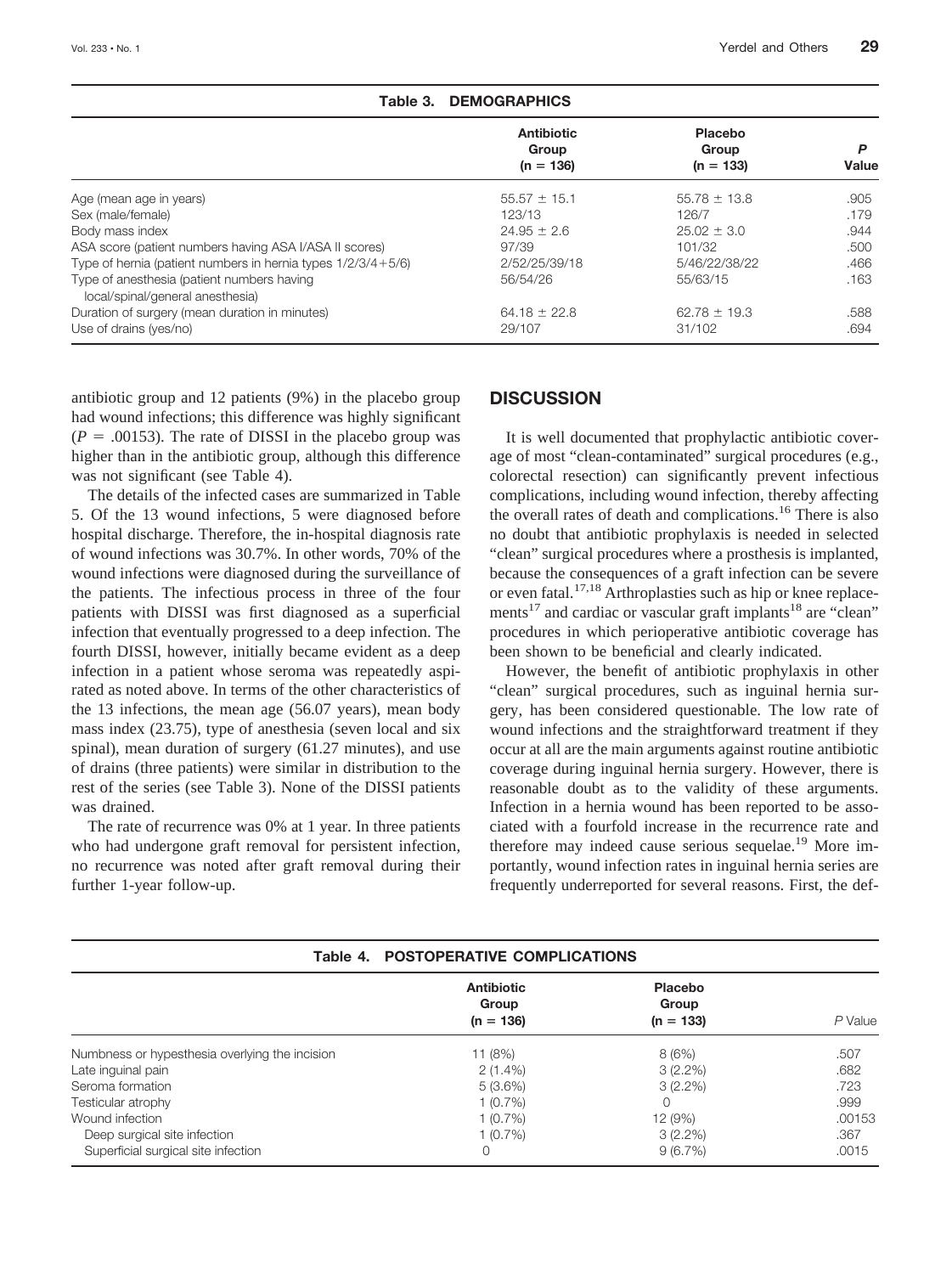| #              | Infection was<br>diagnosed after<br>hospital<br>discharge | Timing of<br>diagnosis of<br>initial infection<br>(Postop. days) | <b>Microorganism</b><br>cultured | Type of<br>infection | Other<br>complications<br>besides<br>infection | <b>Definitive</b><br>treatment                                                    | Total<br>number of<br>in-hospital<br>days | Outcome at 12-<br>month follow-up            |
|----------------|-----------------------------------------------------------|------------------------------------------------------------------|----------------------------------|----------------------|------------------------------------------------|-----------------------------------------------------------------------------------|-------------------------------------------|----------------------------------------------|
|                | Antibiotic Group                                          |                                                                  |                                  |                      |                                                |                                                                                   |                                           |                                              |
|                | Yes                                                       | 6                                                                | S. aureus                        | <b>DISSI</b>         |                                                | Ischemic orchitis RA & graft removal<br>at 3rd postop.<br>month                   | 9                                         | No recurrence.<br>testicular atrophy         |
|                | Placebo Group                                             |                                                                  |                                  |                      |                                                |                                                                                   |                                           |                                              |
|                | <b>No</b>                                                 | $\overline{2}$                                                   | S. epidermidis                   | <b>SISSI</b>         | <b>No</b>                                      | A&D                                                                               | 5                                         | $N_0 R & C$                                  |
| $\overline{2}$ | Yes                                                       | 28                                                               | S. aureus                        | <b>DISSI</b>         | Seroma                                         | $RA - A&D$                                                                        | 33                                        | $N_0 R & C$                                  |
| 3              | Yes                                                       | 6                                                                | S. aureus                        | <b>DISSI</b>         | <b>No</b>                                      | RA & graft removal<br>at 5th postop.<br>month                                     | 13                                        | No R & C                                     |
| 4              | No                                                        | $\overline{4}$                                                   | S. aureus                        | <b>DISSI</b>         | <b>No</b>                                      | RA - A&D at 3rd, 5th 35<br>months. RA & graft<br>removal at 12th<br>postop. month |                                           | No recurrence,<br>chronic sinus<br>formation |
| 5              | <b>No</b>                                                 | $\overline{4}$                                                   | S. aureus                        | <b>SISSI</b>         | <b>No</b>                                      | A&D                                                                               | 28                                        | No R & C                                     |
| 6              | Yes                                                       | $\overline{7}$                                                   | S. aureus                        | <b>SISSI</b>         | <b>No</b>                                      | A&D                                                                               | $\overline{2}$                            | No R & C                                     |
| $\overline{7}$ | <b>No</b>                                                 | $\overline{4}$                                                   | S. aureus                        | <b>SISSI</b>         | <b>No</b>                                      | A&D                                                                               | 15                                        | $N_0 R & C$                                  |
| 8              | Yes                                                       | 15                                                               | <b>NSAI</b>                      | <b>SISSI</b>         | <b>No</b>                                      | A&D                                                                               | 2                                         | No R & C                                     |
| $\Theta$       | Yes                                                       | $\overline{2}$                                                   | S. aureus                        | <b>SISSI</b>         | <b>No</b>                                      | A&D                                                                               | $\overline{2}$                            | No R & C                                     |
| 10             | <b>No</b>                                                 | 5                                                                | <b>NSAI</b>                      | <b>SISSI</b>         | <b>No</b>                                      | A&D                                                                               | $\overline{7}$                            | No R & C                                     |
| 11             | Yes                                                       | $\overline{7}$                                                   | <b>NSAI</b>                      | <b>SISSI</b>         | <b>No</b>                                      | A&D                                                                               | 3                                         | No R & C                                     |
| 12             | Yes                                                       | 12                                                               | S. aureus                        | <b>SISSI</b>         | <b>No</b>                                      | A&D                                                                               | 3                                         | No R & C                                     |

#### **Table 5. PATIENT DETAILS OF THE INFECTED CASES**

A&D, antibiotic and drainage; DISSI, deep incisional surgical site infection; No R&C, no recurrence and complication; NSAI, no specific agent isolated; RA, readmission; SISSI, superficial incisional surgical site infection.

inition of wound infection is not clear in most series, thereby allowing bias in interpretation. Second, the length and method of follow-up are extremely important to establish an actual wound infection rate. Most hernias are being repaired in a day-case setting, making the in-hospital diagnosis of a wound infection impossible. The method of follow-up is also important because many patients, after being discharged, are seen by third-party practitioners for minor wound problems, including infections. The surgeon who performed the initial procedure may thus be unaware that a wound problem occurred. Therefore, the reported infection rate can be flawed because it may reflect only the in-hospital records.

When these problems regarding the definition, diagnosis, and follow-up of wound infection after inguinal hernia surgery are addressed, the actual rate of wound infection is much higher than the 1% to 2% rate previously accepted. In studies where strict surveillance after discharge was performed, the rate of wound infection after "clean" surgical procedures was 5.6% at the San Francisco University Hospital,<sup>20</sup> 5.2% at the Bay State University Hospital,<sup>21</sup> and 5.3% at the Weymouth District Hospital.<sup>22</sup>

Among all studies in the past decade that have specifically examined the actual rate of wound infections after inguinal hernia surgery prospectively with a proper length and method of follow-up, the rate of wound infections varies from 3.3% to 14.04%; the average rate we calculated

was  $5.8\%^{2-9}$  (see Table 1). Excluding the three randomized trials in Table 1, readers are not given any information about the use of prophylactic antibiotics in other reports. Therefore, there is reason to believe that these high infection rates occurred even when some surgeons used some form of antibiotic prophylaxis. Bailey et  $al<sup>5</sup>$  clearly demonstrated the importance of postdischarge surveillance for wound infections. In their study, a wound infection rate of 3% recorded in the hospital notes increased to 9% when additional information was obtained from community surveillance after elective inguinal hernia surgery in 510 patients. A similar observation was also made recently by Santos et al,<sup>8</sup> who reported an infection rate of 14.04% after inguinal hernia surgery in which the diagnosis of infection could be made only after discharge in 85% of the cases. Recently Taylor et al<sup> $\prime$ </sup> reported a wound infection rate of almost 9% after inguinal hernia surgery in 563 patients who were properly followed up to 1 month after surgery. They even speculated that, given their 9% rate of wound infection and in view of the proximity of the groin to the perineum, open groin hernia repairs should no longer be considered a "clean" procedure. Medina et al<sup>9</sup> also reported a 7% wound infection rate after inguinal hernia surgery when proper follow-up was performed.

In light of these data, the 9% rate of wound infection found in our placebo group is in accordance with earlier reports in which strict criteria for definition, surveillance,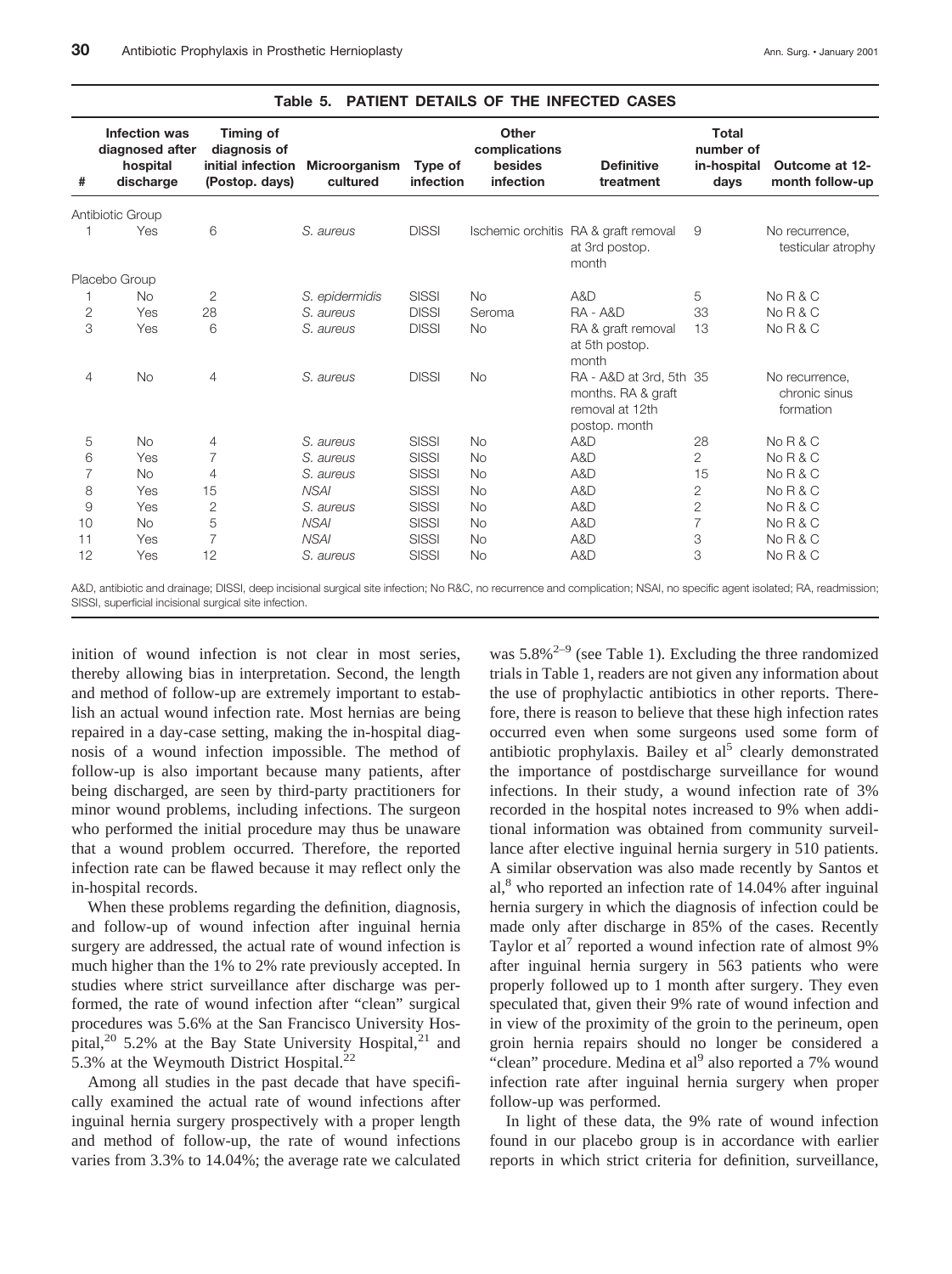and follow-up were used. The 70% rate of postdischarge diagnosis of wound infections in our series underscores the importance of these criteria.

The data in Table 1 raise the question of whether antibiotic prophylaxis can be beneficial in preventing wound infections after inguinal hernia surgery. The trial by Platt et  $al<sup>2</sup>$  was the first effort that aimed to provide insight into this controversy. In their randomized, double-blind study, they documented a 48% decrease in infectious complications when prophylactic intravenous cefonicid (1 g) was given compared with placebo. In the hernia part of that study, the wound infection rate dropped from 4.2% to 2.3% with the use of prophylaxis. They assessed the findings of their trial retrospectively on another 4,000 patients who underwent similar "clean" surgical procedures, and this analysis also showed a 41% decrease in infectious complications when antibiotic prophylaxis was used.23 Shortly after that study, Lazorthes et al<sup>4</sup> compared single-dose cefamandole  $(750$ mg) added to local anesthetic and applied directly subcutaneously during local infiltration anesthesia with no antibiotics. Although not double-blind, this prospective study documented a significant decrease from 4.5% to 0% ( $P =$ .007) in the wound infection rate with local antibiotic prophylaxis. However, the results of these two trials could not be reproduced in a recent study by Taylor et al, who conducted a randomized, multicenter, double-blind prospective trial to compare single-dose intravenous coamoxiclav with placebo in 619 patients undergoing open groin hernia repair.<sup>7</sup> The rate of infection in both groups was almost 9%, and they concluded that antibiotic prophylaxis is of no benefit to patients undergoing open groin hernia repair. Their conclusion was criticized because the data might have shown the inefficacy of a particular antibiotic rather than "antibiotic prophylaxis in general," given the high rate of wound infections in both groups. $24$  It is therefore still not clear whether antibiotic use is warranted to decrease the rate of wound infections after "nonimplant" classic inguinal hernia repairs, given the controversial results obtained from these three trials.

During the past decade, there has been an extraordinary increase in the use of implants in the repair of inguinal hernias to secure an open tensionless repair. Hypothetically, the use of antibiotic prophylaxis during such prosthetic hernia repairs might be more important than in nonimplant repairs, because the consequences of an infection that reaches the graft can be serious. Nevertheless, several recent reports of infected grafts in hernia surgery demonstrated the difficulty of managing such cases, which frequently results in graft removal. $25,26$  The question of whether open prosthetic hernia repairs must be done under antibiotic coverage has been the subject of a single study published by Gilbert and Felton.10 In this multicenter retrospective analysis, the rate of infection was approximately 1%, whether or not biomaterials or antibiotics were used. However, this study has serious shortcomings, making the results highly inconclusive. It was a retrospective analysis derived from the

experience of 65 surgeons from various centers and was neither randomized nor standardized. The study entrance and antibiotic administration criteria were unclear, and different antibiotics and grafts were used. This series included patients with recurrent hernias as well as patients with concomitant diseases. The timing, duration, and dosage of antibiotics were also unknown. The method of follow-up of wound infections was also unclear. Because of all of these factors, the results of this study must be cautiously evaluated.

In contrast to Gilbert and Felton's retrospective clinical data, Troy et al reported that intraoperative topical bacitracin or preoperative single-dose intravenous cefazolin reduced the quantitative growth of bacteria in rabbit wounds implanted with polypropylene mesh. $27$  This study represents the only experimental trial assessing the effect of antibiotic prophylaxis in the presence of polypropylene mesh.

No prospective randomized trial had been conducted to assess the probable effect of antibiotic prophylaxis in "open" prosthetic inguinal hernia repair. The results of our study showed a clear benefit of antibiotic prophylaxis in patients undergoing prosthetic inguinal hernia surgery, with a more than 10-fold reduction in the wound infection rate. We think that the decrease from a 9% infection rate in the placebo group to 0.7% when prophylactic AS was used is significant because our study population was well standardized and randomized, the definition of wound infection was clear, bias was avoided by the double-blind nature of the study, and strict surveillance by an independent observer was used for 1 year.

Parameters that may be associated with an increased risk of infection that we cannot control during the enrollment phase of the study, such as the use of drains and seroma formation, were also evenly distributed in the groups. Seroma, which occurred in three patients in the antibiotic group and five patients in the placebo group, preceded wound infection in only one patient and therefore did not seem to be associated with a greater risk of wound infection. None of the DISSI patients was drained.

The benefit of the decreased infection rate was also reflected in the postoperative costs and the complication rate. Prophylaxis with AS, besides reducing the overall infection rate by 10-fold, reduced the number of DISSIs from three to one and repeat admissions from five to one. The average number of in-hospital days in patients without infection was 1.2; this number increased to an average of 12 days in patients with wound infection. No patients without infections required any more physician visits or any medications, but the situation in those with infections was quite different (see Table 5). The management of DISSI patients was difficult and eventually required repeat admissions in all such patients. One patient in the placebo group required repeat readmissions until the mesh was finally explanted.

DISSI of mesh-implanted hernia wounds has always been a grave complication.<sup>25,26</sup> Mann et al<sup>25</sup>and Taylor and O'Dwyer<sup>26</sup> recently reviewed the literature about the fate of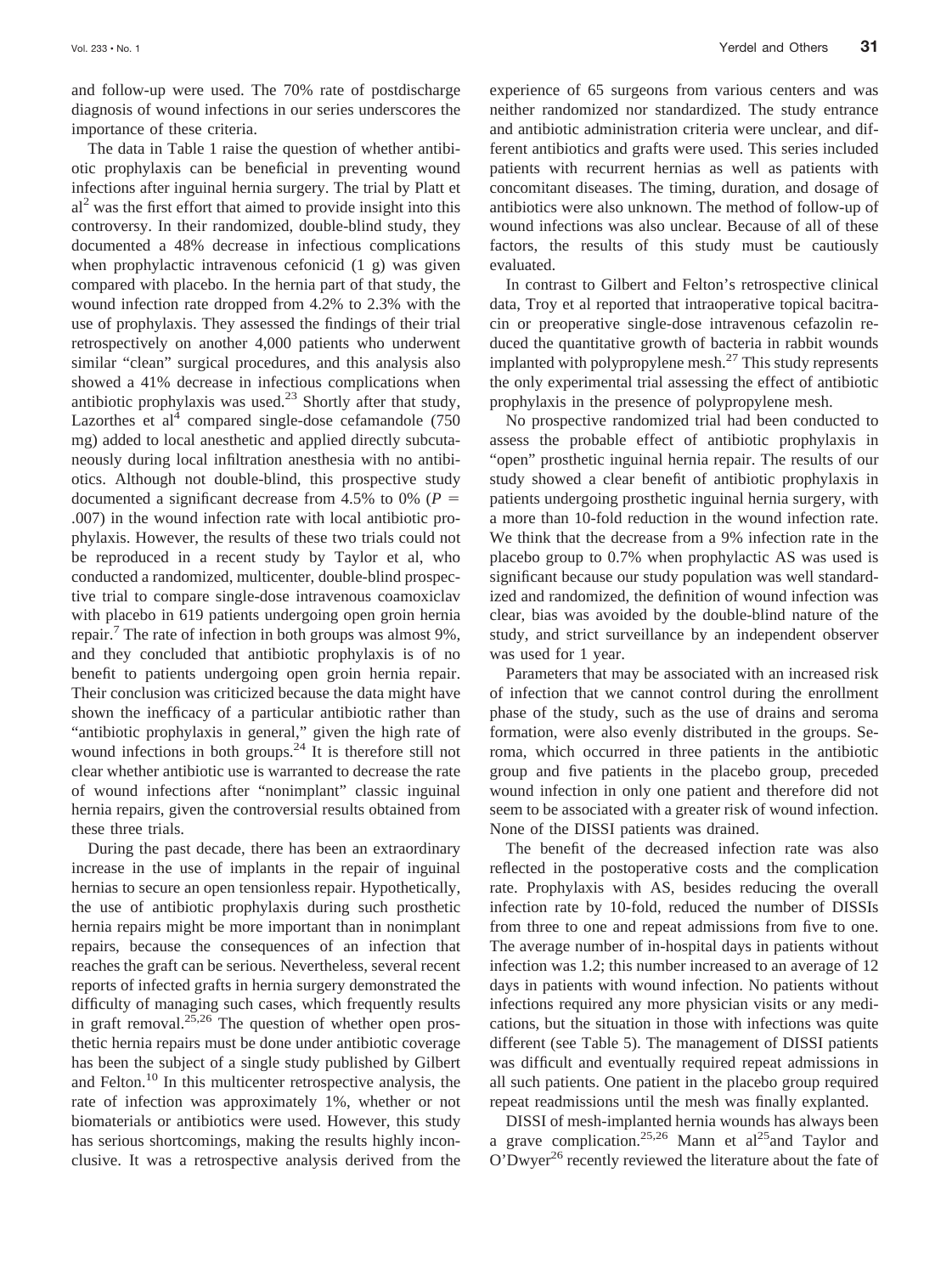of wound infections.

Recent data have noted a new problem associated with the occurrence of "late onset of deep prosthetic infection," which becomes evident months after surgery under a wellhealed wound and frequently requires in explantation of the mesh for definitive cure. The incidence of this condition is probably very low (approximately  $0.1\%^{25}$ ), and we experienced no such case in this series. Nevertheless, our study provides no data as to whether late prosthetic infections can be prevented by prophylactic antibiotics.

An interesting observation from our series is in contrast to previous knowledge about the recurrence-increasing effect of hernia wound infections. It has been shown that wound infection in a nonimplant hernia puts the patient at a fourfold increased risk for recurrence.<sup>19</sup> The presence of a prosthesis may have a preventive role in avoiding this risk, as long as the infection is eliminated and the prosthesis remains in place. We did not observe a recurrence, even in the three patients in whom the grafts were removed because of persistent infection. Although only 1 year of follow-up is available, avoidance of a recurrence in these patients may be explained by the dense fibrotic reaction around the posterior wall of the inguinal canal.

The 9% rate of wound infections in our placebo group is quite high compared with the rates reported by tension-free hernia repair experts who do not use any form of antibiotic prophylaxis, such as Robbins<sup>12</sup> and Kurzer et al.<sup>28</sup> However, besides being experts in the field and having very short surgical times (15 to 20 minutes for Robbins), their reports' main focus has never been infectious complications, and the definition, method, and length of follow-up for infection have never been mentioned in their publications. As stated by Bailey et al, $5$  outcome measurements apart from death are often difficult to define in an objective manner, and defining a complication is easy at the extremes but often becomes subjective for minor problems such as wound infection. Bearing in mind the consistently high rates of hernia wound infections in all prospective trials specifically focused on postoperative wound infections with proper definitions and methods, there is reason to believe that our 9% infection rate may reflect a common problem in training centers, where nonexpert residents are performing the procedures. The good news is that this high infection rate can be prevented, and infection rates similar to those obtained by experts can be achieved with proper use of antibiotics, as shown in our trial. The question of whether local antibiotics or newly developed antiseptic-impregnated meshes<sup>29</sup> are as effective as intravenous prophylaxis in the prevention of wound infections remains to be answered by similar prospective trials.

In conclusion, our results showed a significant benefit of intravenous, single-dose, prophylactic 1.5 g AS in the prevention of wound infections after tension-free prosthetic inguinal hernia repairs. The importance of a 10-fold decrease in the overall wound infection rate, a 5-fold decrease in the wound infection-related readmission rate, and a 3-fold decrease in the occurrence of DISSI cannot be overemphasized. In light of our results, we believe that routine use of single-dose intravenous antibiotics is warranted during open mesh repairs of inguinal hernias. AS acted as a very efficient agent for this purpose.

#### **References**

- 1. Schumpelick V, Treutner KH, Arlt G. Inguinal hernia repair in adults. Lancet 1994; 344:375–379.
- 2. Platt R, Zaleznik DF, Hopkins CC, et al. Perioperative antibiotic prophylaxis for herniorrhaphy and breast surgery. N Engl J Med 1990; 322:153–160.
- 3. Simchen E, Rozin R, Wax Y. The Israeli study of surgical infection of drains and the risk of wound infection in operations for hernia. Surg Gynecol Obstet 1990; 170:331–337.
- 4. Lazorthes F, Chiotasso P, Massip P, et al. Local antibiotic prophylaxis in inguinal hernia repair. Surg Gynecol Obstet 1992; 175:569–570.
- 5. Bailey SI, Karran SE, Toyn K, et al. Community surveillance of complications after hernia surgery. Br Med J 1992; 304:469–471.
- 6. Holmes J, Readman R. A study of wound infections following inguinal hernia repair. J Hosp Infect 1994; 28:153–156.
- 7. Taylor EW, Byrne DJ, Leaper DJ, et al. Antibiotic prophylaxis and open groin hernia repair. World J Surg 1997; 21:811–815.
- 8. Santos KRN, Neto GPB, Fonseca LS, Filho PPG. Incidence surveillance of wound infection in hernia surgery during hospitalization and after discharge in a university hospital. J Hosp Infect 1997; 36:229– 233.
- 9. Medina M, Sillero M, Gallego GM, et al. Risk factors of surgical wound infection in patients undergoing herniorrhaphy. Eur J Surg 1997; 163:191–198.
- 10. Gilbert AI, Felton LL. Infection in inguinal hernia repair considering biomaterials and antibiotics. Surg Gynecol Obstet 1993; 177:126–130.
- 11. Lichtenstein IL, Shulman AG, Amid PK, Montlor MM. The tensionfree hernioplasty. Am J Surg 1989; 157:188–193.
- 12. Robbins AW, Rutkow IM. Mesh plug repair and groin hernia surgery. Surg Clin North Am 1998; 78:1007–1023.
- 13. Horan TC, Gaynes RP, Martone WJ, et al. CDC definitions of nasocomial surgical site infections, 1992: a modification of CDC definitions of surgical wound infections. Infect Control Hosp Epidemiol 1992; 13:606–608.
- 14. Society for Hospital Epidemiology of America; Association for Practitioners in Infection Control; Centers for Disease Control; Surgical Infection Society. Consensus paper on the surveillance of surgical wound infections. Infect Control Hosp Epidemiol 1992; 13:599–605.
- 15. Robbins AW, Rutkow IM. The mesh-plug hernioplasty. Surg Clin North Am 1993; 73:501–512.
- 16. Clarke JS, Condon RE, Bartlett JG, et al. Preoperative oral antibiotics reduce septic complications of colon operations: results of prospective, randomized, double-blind clinical study. Ann Surg 1977; 186:251– 259.
- 17. Hill C, Flamant R, Mazas F, Evrard J. Prophylactic cefazolin versus placebo in total hip replacement. Lancet 1981; 1:795–796.